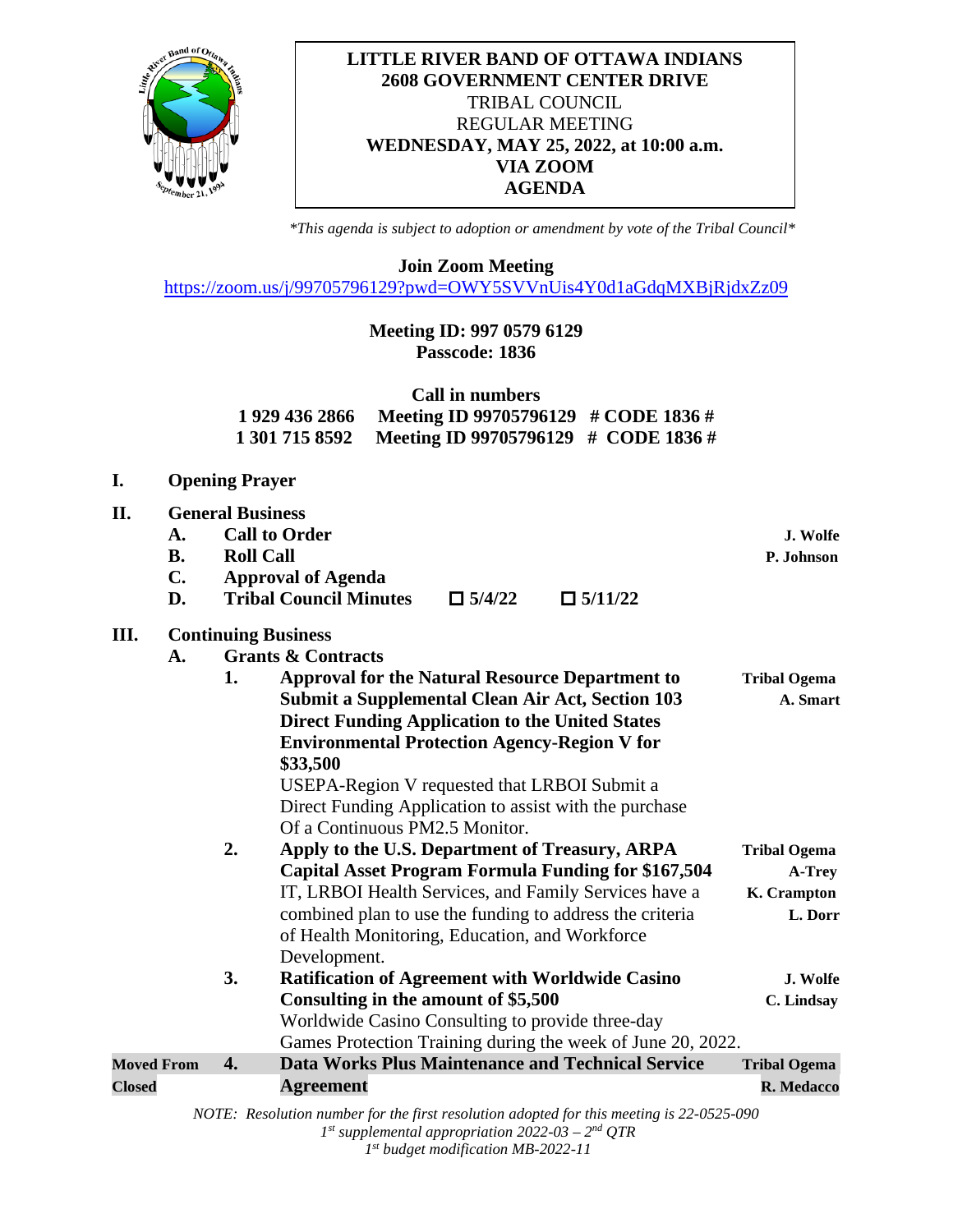|                                                                                          |           |                             | DataWorks provides maintenance and technical<br>service for LiveScan Fingerprinting System.                                                                                                                                                          |                                         |  |  |  |
|------------------------------------------------------------------------------------------|-----------|-----------------------------|------------------------------------------------------------------------------------------------------------------------------------------------------------------------------------------------------------------------------------------------------|-----------------------------------------|--|--|--|
|                                                                                          | <b>B.</b> | <b>Budget Modifications</b> |                                                                                                                                                                                                                                                      |                                         |  |  |  |
|                                                                                          |           | 1.                          | Acceptance of contract funds from the U.S.<br><b>Environmental Protection Agency-Air Quality</b><br>Program and approving a modification to the<br>Operating Budget MB-2022- in the amount of<br>\$43,000<br>Acceptance of funds.                    | <b>Tribal Ogema</b><br>A. Smart         |  |  |  |
|                                                                                          |           | 2.                          | Acceptance of contract funds from the U.S.<br><b>Department of Agriculture-FDPIR CARES Act</b><br>and approving a modification to the Operating<br>Budget MB-2022- in the amount of \$114,525<br>Acceptance of funds.                                | <b>Tribal Ogema</b><br><b>B.</b> Willis |  |  |  |
|                                                                                          |           | 3.                          | Acceptance of contract funds from the Department<br>of Health and Human Services-Indian Health<br>Services and approving a modification to the<br>Operating Budget MB-2022- in the amount of<br>\$3,703<br>Acceptance of funds.                      | <b>Tribal Ogema</b><br><b>B.</b> Willis |  |  |  |
|                                                                                          |           | 4.                          | Acceptance of contract funds from the Department<br>of Health and Human Services-Indian Health<br>Services and approving a modification to the<br>Operating Budget MB-2022- in the amount of<br>\$745<br>Acceptance of funds.                        | <b>Tribal Ogema</b><br><b>B.</b> Willis |  |  |  |
| <b>Revised:</b>                                                                          |           | 5.                          | Acceptance of contract funds from the Department<br>of Health and Human Services-Health Services<br>Center 105(L) Development and approving a<br>modification to the Operating Budget MB-2022-<br>in the amount of \$360,223<br>Acceptance of funds. | <b>Tribal Ogema</b><br><b>B.</b> Willis |  |  |  |
|                                                                                          | C.        |                             | <b>Approval of Budgeted Expenditure</b>                                                                                                                                                                                                              |                                         |  |  |  |
| IV.                                                                                      |           | <b>Old Business</b>         |                                                                                                                                                                                                                                                      |                                         |  |  |  |
|                                                                                          | A.        |                             | <b>Operations Report</b><br>$\Box$ April 2022                                                                                                                                                                                                        |                                         |  |  |  |
| Revised: B.                                                                              |           |                             | <b>Little River Casino Resort Preference Report</b><br>$\Box$ April 2022                                                                                                                                                                             |                                         |  |  |  |
| V.                                                                                       |           | <b>New Business</b>         |                                                                                                                                                                                                                                                      |                                         |  |  |  |
| Add:                                                                                     | A.        |                             | <b>Tribal Council Acknowledgement of Motion made by</b>                                                                                                                                                                                              | J. Wolfe                                |  |  |  |
|                                                                                          |           |                             | <b>Councilor Champagne on May 18, 2022</b><br>Tribal Council Acknowledgement of Motion made by<br>Councilor Champagne on May 18, 2022.                                                                                                               |                                         |  |  |  |
| NOTE: Resolution number for the first resolution adopted for this meeting is 22-0525-090 |           |                             |                                                                                                                                                                                                                                                      |                                         |  |  |  |

*1st supplemental appropriation 2022-03 – 2nd QTR 1st budget modification MB-2022-11*